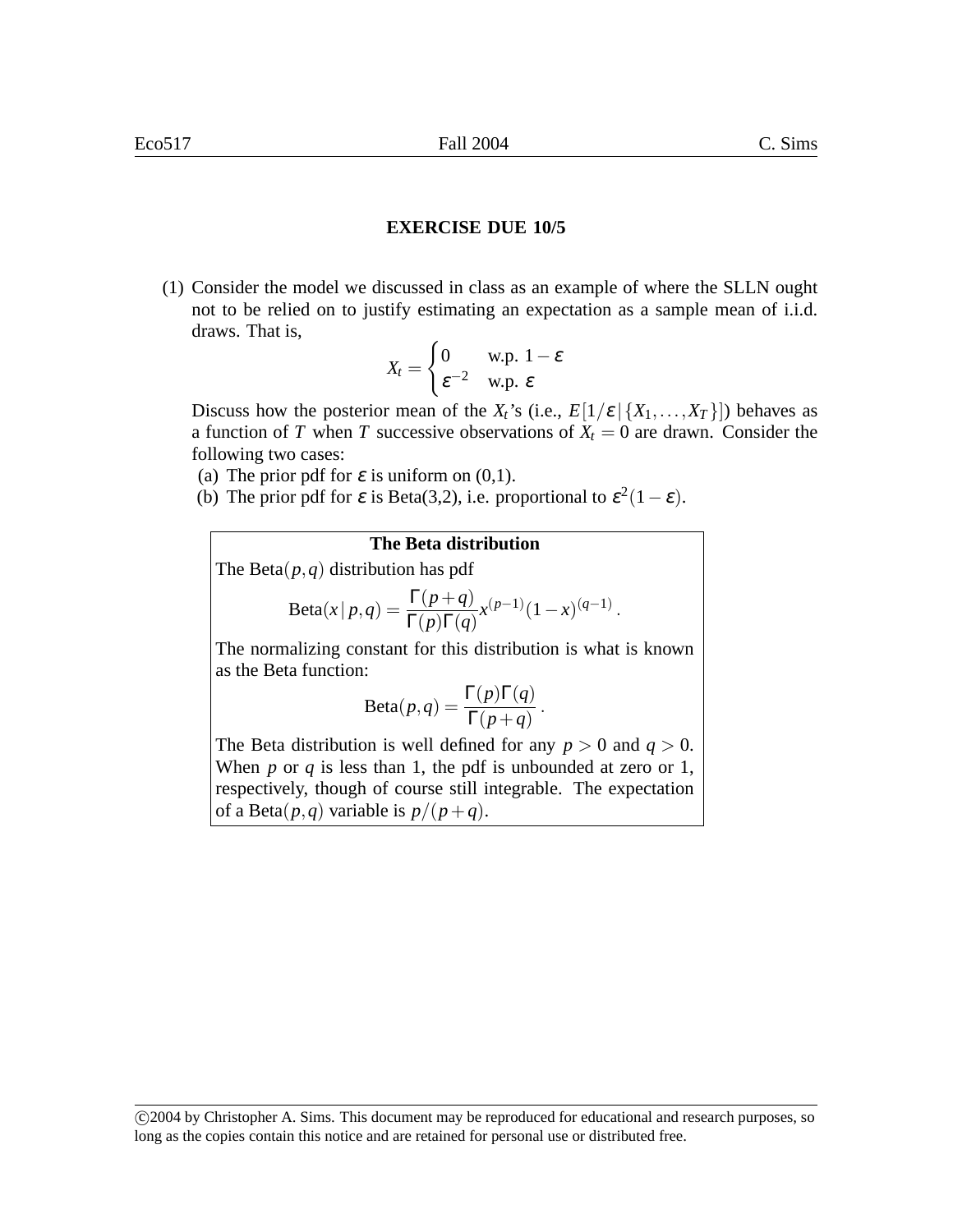#### EXERCISE DUE 10/5 2

- (2) Forecasting the election. The course website has three versions of the data set underlying Ray Fair's presidential election forecasting regression. FairElectionData.txt has the data as a text file, with variable names across the top and election years down the left. The fairData file has the same data arranged in an R ts object. FairElectionData.xls has the data in a spreadsheet format. Fair's web site http://fairmodel.econ.yale.edu/vote2004/ shows his forecast as of July 2004 of the right-hand-side variables for his estimated equation for this election. For PARTY, PERSON, and DURATION the values are -1, 1, and 0. (These variables are certain now.) For GROWTH, INFLATION, and GOODNEWS, they were forecast by Fair in July as 2.7, 2.1, and 2.
	- (a) See if you can reproduce Fair's own estimates of his equation. He uses only the data from 1916 onward. His estimates are displayed in the November 2004 update paper http://fairmodel.econ.yale.edu/RAYFAIR/PDF/2002DHTM.HTM.
	- (b) Use the full data set, back to 1880, and compare the results informally. (Look at differences in estimated coefficients to see if they imply substantively important differences in effects. Look at whether probability bands around estimates overlap.)
	- (c) For both sets of estimates, treating Fair's forecasts of November 2004 values for his right-hand-side variables as exactly known values, assuming the SNLM applies and using a  $\sigma^{-1}$  improper prior on  $\sigma$ , construct 95% probability intervals for the Bush vote percentage. Take account of both parameter uncertainty and disturbance uncertainty, including uncertainty about  $\sigma^2$ . Also calculate the probability, given the data, that Bush gets more than 50%.
	- (d) Redo this analysis using a proper prior. Use a prior in the conjugate class and choose it so that it does not imply unreasonable beliefs about how much variation in the vote percentage can be explained by the regression equation. Also keep it centered at a model that simply predicts 50%, regardless of the values of the right-hand-side variables. By this I mean that at the prior mean values of  $\beta$ , the constant term is 50% and every other coefficient is zero.

**Setting up the election forecast regression:** The R dataset is in an R "ts" (for "time series") object. You could recast it to an R data frame by writing fairData <- as.data.frame(fairData) right at the start. Then you can specify your regression using variable names, along the lines of

faireg <- lm(VOTES∼PARTY+PERSON+ etc., data=fairData) If you stick with the ts object version you have to set up the regression with columns of the matrix, e.g.

faireg <- lm(fairData[,"VOTES"]∼fairData[,2:8]) The advantage of sticking with the time series object is that then residuals are automatically properly associated with dates on plots and listings of data. If you use the data.frame object, you have to do some work yourself to get correct year labels on plots.

In R you'll want to use the window() function to use the shorter data set.